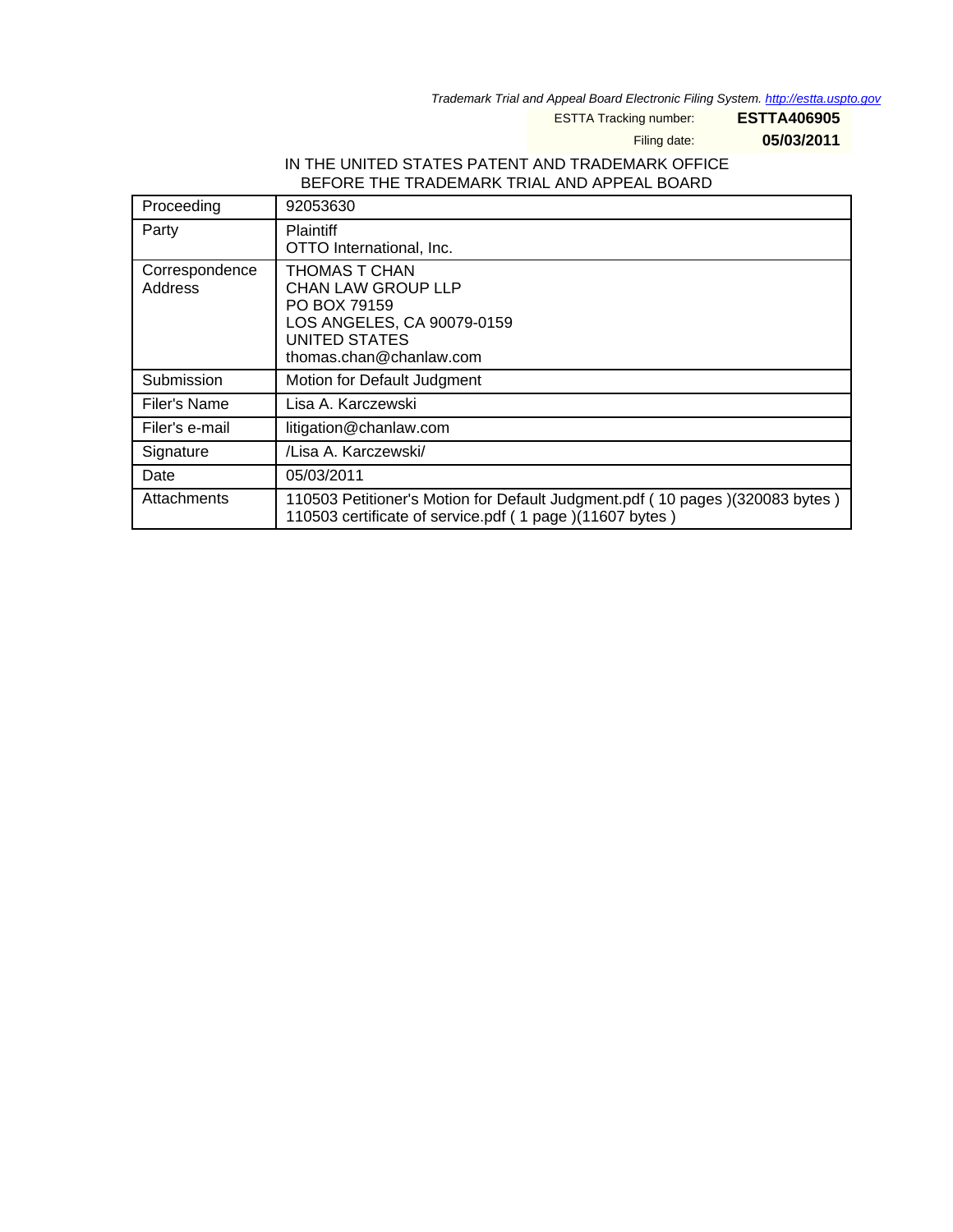# IN THE UNITED STATES PATENT AND TRADEMARK OFFICE BEFORE THE TRADEMARK TRIAL AND APPEAL BOARD

In the Matter of Trademark Registration No. 3728502 Registered on December 22, 2009 For the mark OTTO GROUP

| OTTO INTERNATIONAL, INC., |                          |
|---------------------------|--------------------------|
| Petitioner,               |                          |
| v.                        | Cancelation No. 92053630 |
| OTTO GMBH & CO. KG,       |                          |
| Registrant.               |                          |

## **PETITIONER'S MOTION FOR DEFAULT JUDGMENT UNDER 37 CFR \$2.114(a)**

Pursuant to 37 CFR § 2.114(a), Petitioner Otto International, Inc. ("Otto Int'l") hereby moves for a judgment of default against Registrant Otto GmbH & Co. KG ("Otto GmbH") for Otto GmbH's failure to Answer Otto Int'l's Petition to Cancel by the re-set deadline of April 27, 2011.

## **MEMORANDUM OF POINTS AND AUTHORITIES**

#### L. **INTRODUCTION**

Petitioner Otto Int'l seeks by this Motion an Order that Registrant Otto GmbH is in default and that Registration No. 3728502 is thereby cancelled with respect to International Classes 35 and 41 only.

On March 28, 2011, this Trademark Trial and Appeal Board ("TTAB") or "Board" issued an Order granting Otto GmbH's Consent Motion for an Extension of Answer thereby re-setting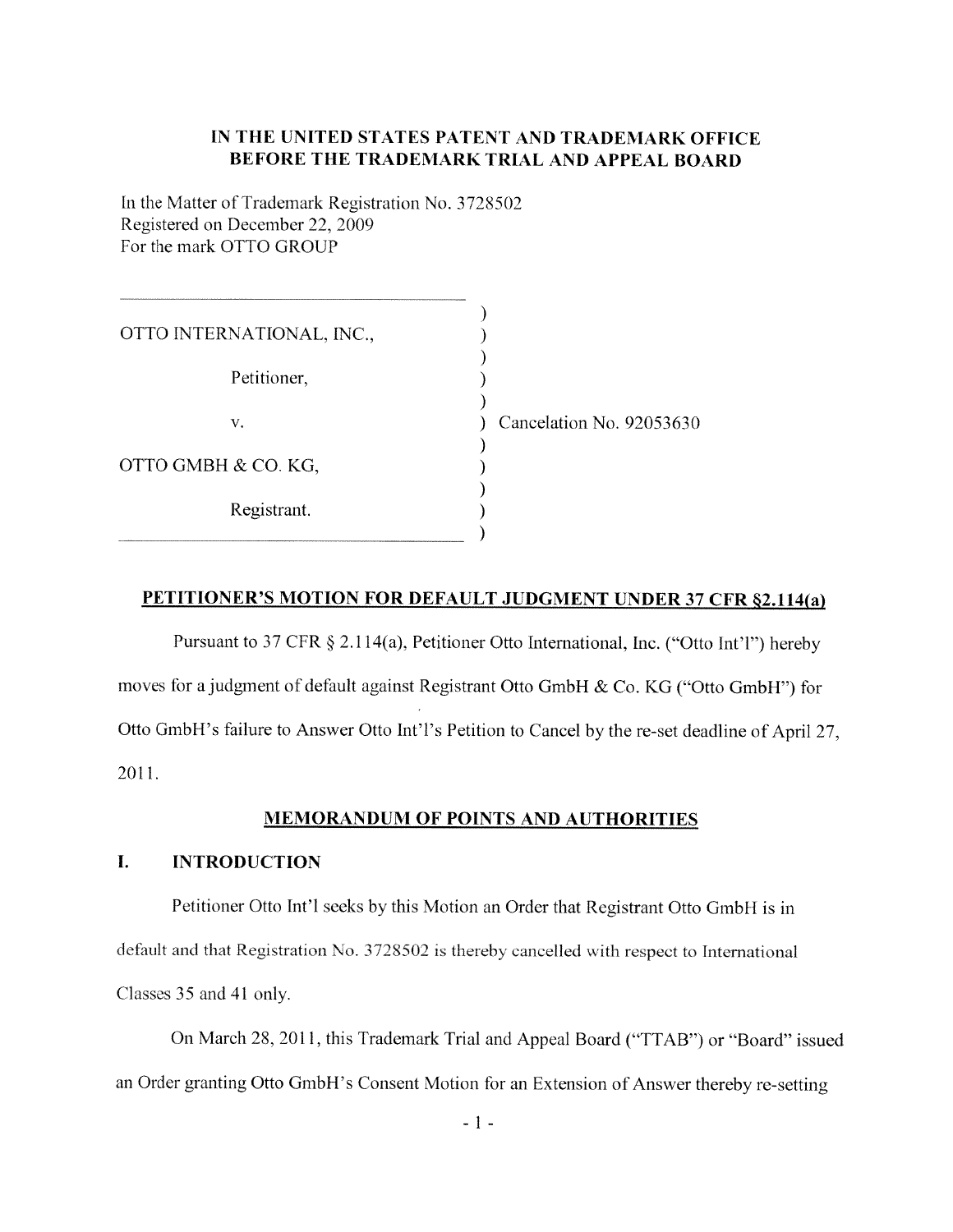the dates as set forth in the Consent Motion. Registrant Otto GmbH failed to file an Answer by the April 27, 2011 re-set deadline, and is currently in default. For this reason, Petitioner Otto Int'l hereby requests entry of judgment in its favor.

### II. **STATEMENT OF FACTS**

This cancelation proceeding, filed on February 16, 2011, involves Petitioner Otto Int'l's portfolio of OTTO marks—namely, (a) OTTO, Registration No. 2932768, for "folnline" wholesale services for headwears", in International Class 035; (b) OTTO, Registration No. 2947026, for "clothing, namely, hats, caps, and sunvisors", in International Class 025; (c)

Registration No. 2947026, for "clothing, namely, hats, caps, and sunvisors", in

>, Registration No. 3035238, for "handbags, sport bags, International Class  $025$ ; (d) fanny packs, and luggages", in International Class 018; and (e) OTTO, Registration No. 3046778, for "online wholesale store, outlet, and distributorship services for clothing, luggage, bags, sporting goods", in International Class 035—and Registrant's confusingly similar mark OTTO GROUP (in which the color red is claimed as a feature of the mark), Registration No. 3728502, for the following services: "Wholesale and retail store services featuring: chemicals used in industry, science, photography, agriculture, horticulture and forestry; unprocessed artificial resins; unprocessed plastic; fertilizers; fire extinguishing preparations; tempering and soldering preparations; chemical substances for preserving food-stuffs; tanning substances; adhesives used in industry; paints; varnishes; lacquers; preservatives against rust; wood preservatives; colorants; mordants; raw natural resins; metals in foil and powder form for painters, decorators, printers and artists; bleaching preparations and other substances for laundry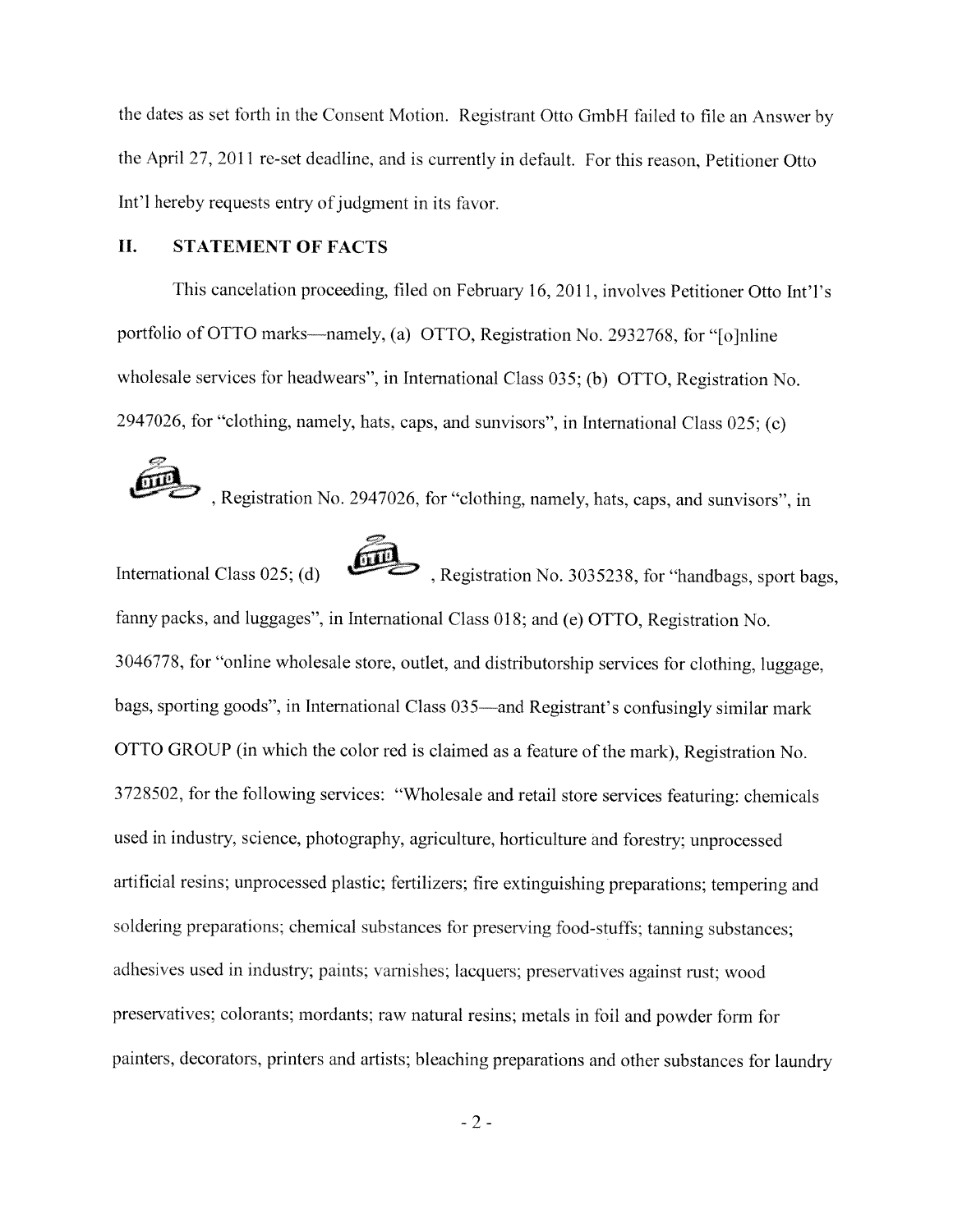use; cleaning, polishing, scouring and abrasive preparations; soaps; perfumes; essential oils; cosmetics; hair lotions; dentifrices; industrial oils and greases; lubricants; dust absorbing, wetting and binding compositions; fuels, namely, motor spirit; and illuminants, candles and wicks for lighting; pharmaceutical and veterinary preparations; sanitary preparations for medical purposes; dietetic substances adapted for medical use; food for babies; plasters; materials for wound dressings; materials for stopping teeth; dental wax; disinfectants; preparations for destroying vermin; fungicides; herbicides; common metals and their alloys; metal building materials, namely, fascia and soffits; transportable buildings of metal; materials of metal for railway tracks; metal cables and wires not for electrical purposes; ironmongery; safes; ores; motors and engines except for land vehicles; agricultural implements other than hand-operated; incubators for eggs; hand tools and hand-operated implements; cutlery; side arms; razors; photographic apparatus and instruments, namely, cameras; magnetic data carriers; recording discs; automatic vending machines and mechanisms for coin-operated apparatus; cash registers; calculating machines; data processing equipment and computers; fire-extinguishing apparatus; surgical, medical, dental and veterinary instruments and apparatus; artificial limbs, eyes and teeth; orthopaedic [sic] articles; suture materials; apparatus for lighting, heating, steam generating, cooking, refrigerating, drying, ventilating, water supply and sanitary purposes; vehicles; apparatus for locomotion by land, air or water; firearms; ammunition and projectiles; explosive; fireworks; jewelry; precious stones; horological and chronometric instruments; musical instruments; paper; cardboard; printed matter, namely, printed periodicals in the field of fashion, furniture, household appliances, entertainment electronics, pieces of sports equipment, home textiles, and cosmetics; bookbinding material; photographs; stationery; adhesives for stationery or household purposes; artists' materials; paint brushes; typewriters and office requisites except furniture; plastic materials for packaging being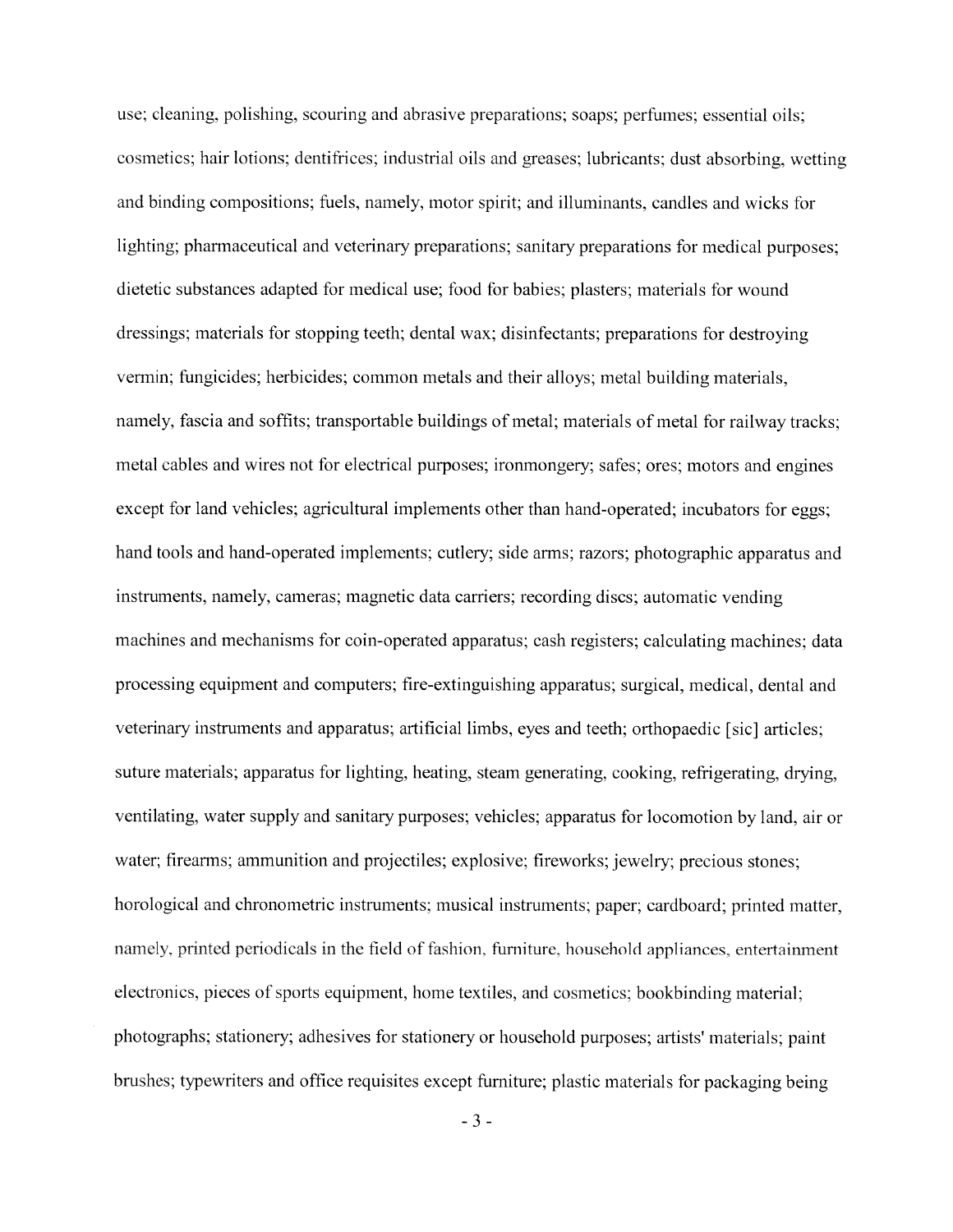plastic bags; printers' type; printing blocks; rubber; skins and hides; umbrellas; parasols; and walking sticks; whips; harness and saddlery; household or kitchen utensils and containers not of precious metal or coated therewith; combs and sponges; brushes except paintbrushes; brushmaking materials; articles for cleaning purposes, namely, steel wool; unworked and semi-worked glass except glass used in building; glassware; porcelain and earthenware, namely, dishes, bowls, pitchers, figurines, and sculptures; ropes; string; nets; tents; awnings; tarpaulins; sails; padding and stuffing material except of rubber or plastics; raw fibrous textile materials; yarns and threads for textile use; textiles and textile goods, namely, bed and table covers; lace and embroidery: ribbons and braid; buttons; hooks and eyes; pins and needles; artificial flowers; carpets; rugs; mats and matting; linoleum and other materials for covering existing floors; games and playthings; decorations for Christmas trees; preserved, dried and cooked fruit and vegetables; jellies; jams; fruit sauces; edible oils and fats; coffee; tea; cocoa; sugar; rice; tapioca; sago. artificial coffee; flour and preparations made from cereals; bread; pastry and confectionery; ices; honey; treacle; yeast; baking-powder; salt; mustard; vinegar; sauces, namely, condiments; spices; ice; agricultural products, namely, unprocessed grains; fresh fruits and vegetables, seeds, natural plants and flowers, and foodstuffs for animals; malt liquor; beers; mineral and aerated waters and other non-alcoholic drinks, namely, lemonade, fruit teas, energy drinks; fruit drinks and fruit juices; alcoholic beverages except beers; tobacco; smokers' articles; and matches; Advertising and marketing; providing commercial information on the Internet relating to the following: chemicals used in industry, science, photography, agriculture, horticulture and forestry; unprocessed artificial resins; unprocessed plastic; fertilizers; fire extinguishing preparations; tempering and soldering preparations; chemical substances for preserving food-stuffs; tanning substances; adhesives used in industry; paints; varnishes; lacquers; preservatives against rust;

 $-4-$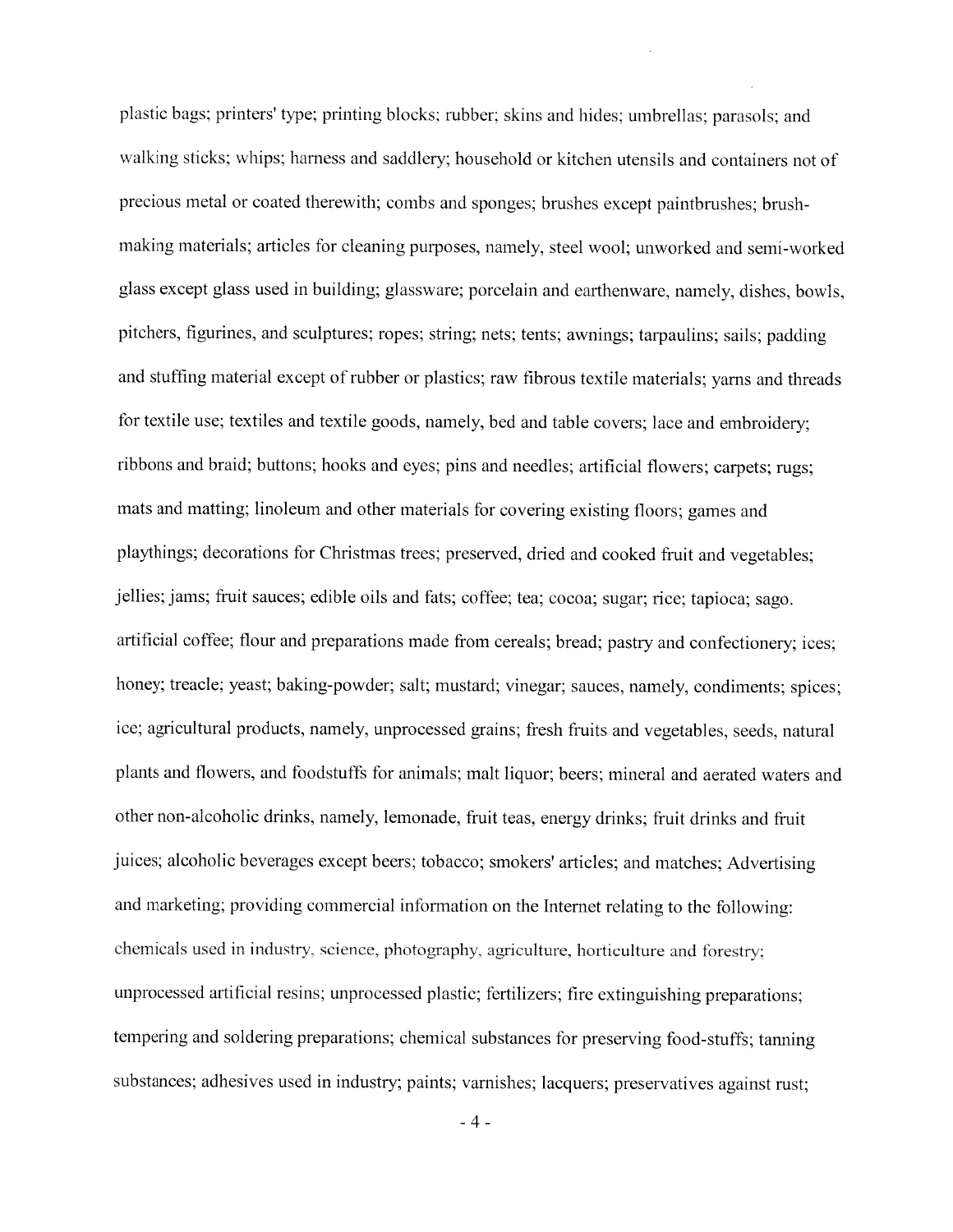wood preservatives; colorants; mordants; raw natural resins; metals in foil and powder form for painters, decorators, printers and artists; bleaching preparations and other substances for laundry use; cleaning, polishing, scouring and abrasive preparations; soaps; perfumes; essential oils; cosmetics; hair lotions; dentifrices; industrial oils and greases; lubricants; dust absorbing, wetting and binding compositions; fuels, namely, motor spirit; and illuminants, candles and wicks for lighting; pharmaceutical and veterinary preparations; sanitary preparations for medical purposes; dietetic substances adapted for medical use; food for babies; plasters; materials for wound dressings; materials for stopping teeth; dental wax; disinfectants; preparations for destroving vermin; fungicides; herbicides; common metals and their alloys; metal building materials, namely, fascia and soffits; transportable buildings of metal; materials of metal for railway tracks. metal cables and wires not for electrical purposes; ironmongery; safes; ores; motors and engines except for land vehicles; agricultural implements other than hand-operated; incubators for eggs; hand tools and hand-operated implements; cutlery; side arms; razors; photographic apparatus and instruments, namely, cameras; magnetic data carriers; recording discs; automatic vending machines and mechanisms for coin-operated apparatus; cash registers; calculating machines; data processing equipment and computers; fire-extinguishing apparatus; surgical, medical, dental and veterinary instruments and apparatus; artificial limbs, eyes and teeth; orthopaedic [sic] articles; suture materials; apparatus for lighting, heating, steam generating, cooking, refrigerating, drying, ventilating, water supply and sanitary purposes; vehicles; apparatus for locomotion by land, air or water; firearms; ammunition and projectiles; explosive; fireworks; jewelry; precious stones; horological and chronometric instruments; musical instruments; paper; cardboard; printed matter, namely, printed periodicals in the field of fashion, furniture, household appliances, entertainment electronics, pieces of sports equipment, home textiles, and cosmetics; bookbinding material;

 $-5-$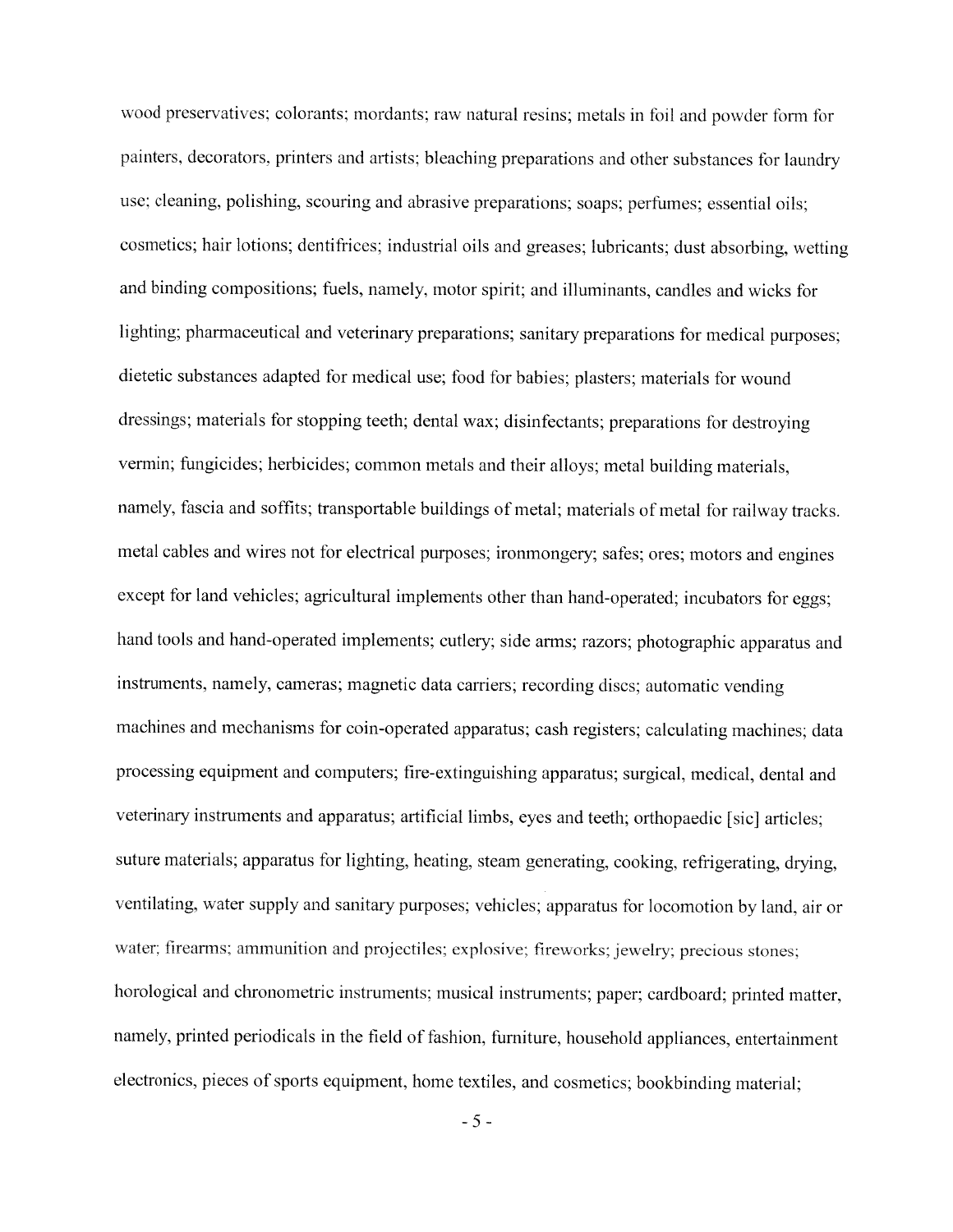photographs; stationery; adhesives for stationery or household purposes; artists' materials; paint brushes; typewriters and office requisites except furniture; plastic materials for packaging being plastic bags; printers' type; printing blocks; rubber; skins and hides; umbrellas; parasols; and walking sticks; whips; harness and saddlery; household or kitchen utensils and containers not of precious metal or coated therewith; combs and sponges; brushes except paintbrushes; brushmaking materials; articles for cleaning purposes, namely, steel wool; unworked and semi-worked glass except glass used in building; glassware; porcelain and earthenware, namely, dishes, bowls, pitchers, figurines, and sculptures; ropes; string; nets; tents; awnings; tarpaulins; sails. padding and stuffing material except of rubber or plastics; raw fibrous textile materials; yarns and threads for textile use; textiles and textile goods, namely, bed and table covers; lace and embroidery; ribbons and braid; buttons; hooks and eyes; pins and needles; artificial flowers; carpets; rugs; mats and matting; linoleum and other materials for covering existing floors; games and playthings; decorations for Christmas trees; preserved, dried and cooked fruit and vegetables; jellies; jams; fruit sauces; edible oils and fats; coffee; tea; cocoa; sugar; rice; tapioca; sago; artificial coffee; flour and preparations made from cereals; bread; pastry and confectionery; ices; honey; treacle; yeast; baking-powder; salt; mustard; vinegar; sauces, namely, condiments; spices; ice; agricultural products, namely, unprocessed grains; fresh fruits and vegetables, seeds, natural plants and flowers, and foodstuffs for animals; malt liquor; beers; mineral and aerated waters and other non-alcoholic drinks, namely, lemonade, fruit teas, energy drinks; fruit drinks and fruit juices; alcoholic beverages except beers; tobacco; smokers' articles; and matches; administrative receipt and processing of purchase orders", in International Class 035; and for "[p]roviding entertainment in the nature of fashion shows and sporting events in the nature of judo, marathon running, triathlons; organizing community sporting and cultural activities; conducting of games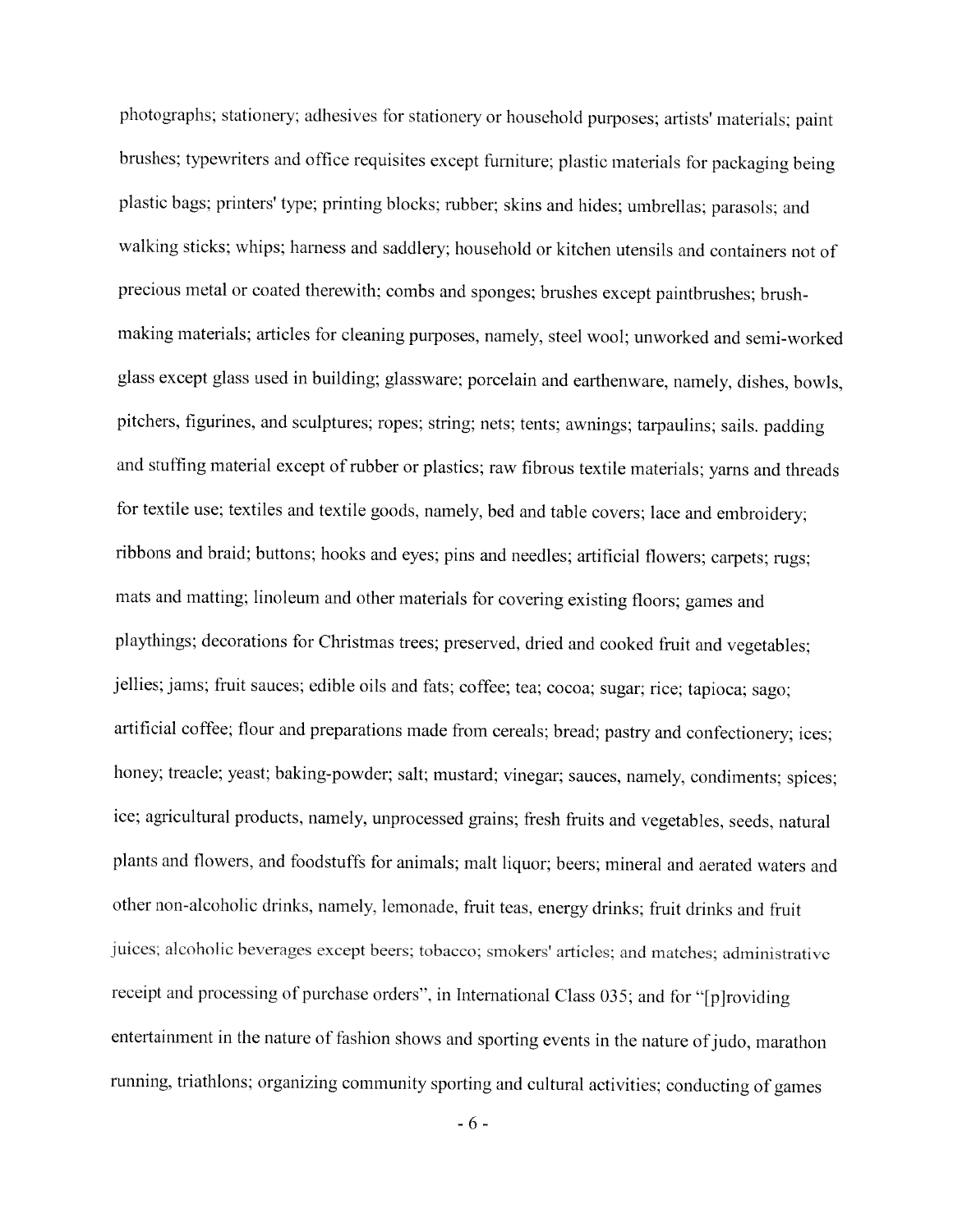on the internet, namely, sweepstakes; publishing of electronic publications on the internet", in International Class 041. Registrant Otto GmbH's registered mark was obtained pursuant to Section 66(a) of the Trademark Act on the basis of an International Registration (Reg. No. 0969232) registered on December 11, 2007.

On March 28, 2011, the Board issued an Order granting Otto GmbH's Consent Motion for an Extension of Answer filed on same date thereby re-setting the dates as set forth in the Consent Motion.

On April 26, 2011, one day before the deadline for Registrant Otto GmbH to file its answer to Petitioner Otto Int'l's Petitioner to Cancel, Registrant's counsel requested a further 30day extension for additional time for Otto GmbH to consider settlement of the pending proceeding. Petitioner Otto Int'l was not inclined to grant such last minute request because settlement negotiations had not progressed between the parties since the filing of Registrant Otto GmbH's Consent Motion for an Extension of Answer on March 28, 2011.

Otto GmbH failed to file an Answer by the April 27, 2011 re-set deadline, and is currently in default. In this regard, Petitioner Otto Int'l hereby requests entry of a judgment in its favor.

### III. **LEGAL STANDARD**

Under the Trademark Rules of Practice, 37 CFR § 2.114(a) states that "[i]f no answer is filed within the time set, the petition may be decided as in case of default." In addition, Section 312.01 of the TTAB Manual of Procedure (TBMP) states:

If a defendant fails to file an answer to a complaint during the time allowed therefor, the Board may issue a notice of default. The notice states that neither an answer nor any extension of time to answer has been filed; that notice of default under Fed. R. Civ. P. 55(a) is entered; and that defendant is allowed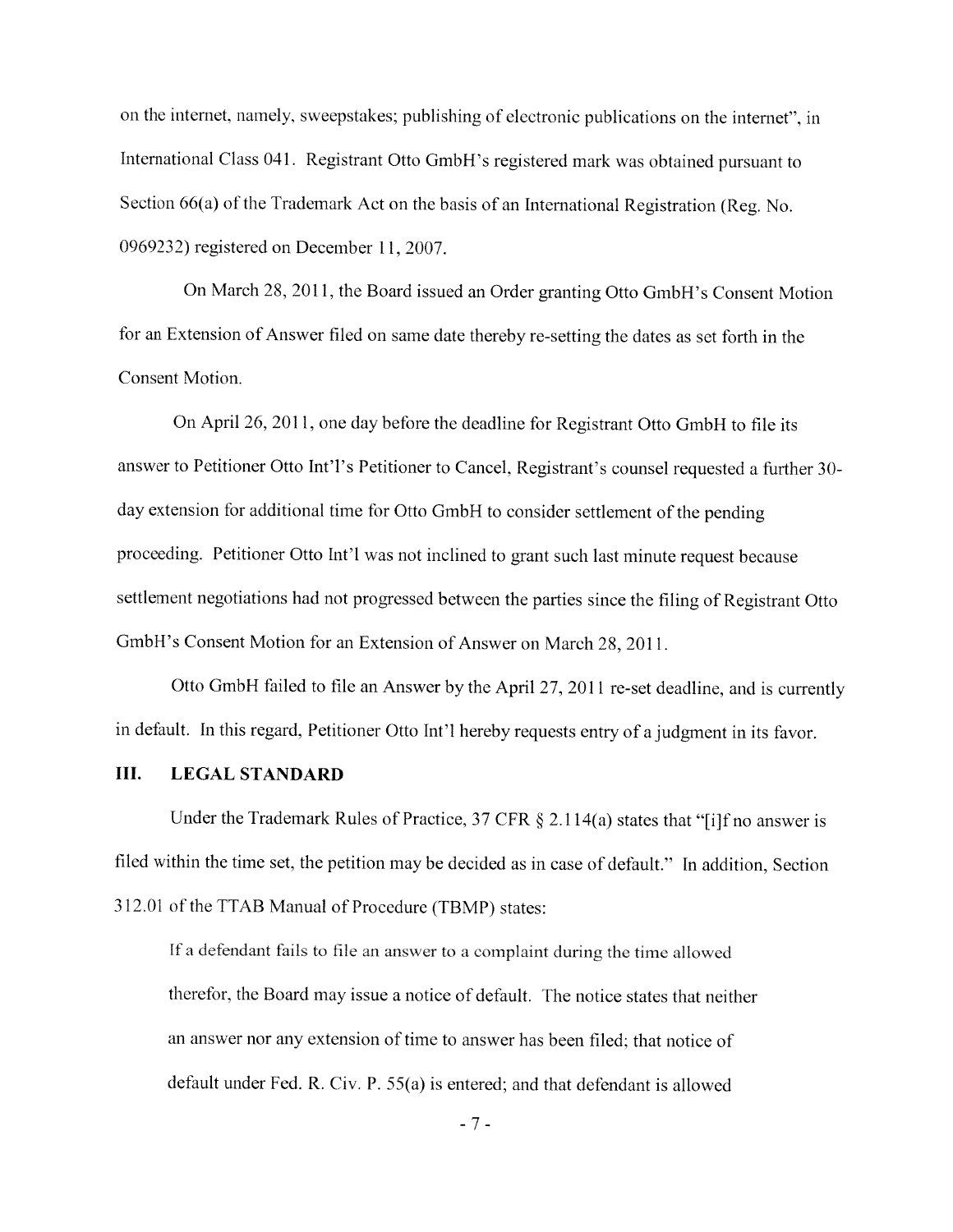20 days from the mailing date of the notice in which to show cause why default judgment should not be entered against it. If the defendant fails to file a response to the notice, or files a response that does not show good cause, default judgment may be entered against it.

If the defendant fails to file a response to the notice, or files a response which does not show good cause in a case where the plaintiff is seeking to partially cancel a registration [...], default judgment will be entered only to the extent that the restriction requested by plaintiff will be entered.

The issue of whether default judgment should be entered against a defendant for failure to file a timely answer to the complaint may also be raised by means other than the Board's issuance of a notice of default. For example, the plaintiff, realizing that the defendant is in default, may file a motion for default judgment (in which case the motion may serve as a substitute for the Board's issuance of a notice of default)  $[\dots]$ .

In this regard, Petitioner Otto Int'l hereby requests that a default judgment be entered against Registrant Otto GmbH.

### IV. **ARGUMENT**

### Registrant Otto GmbH Is In Default For Its Failure To File A Timely A. Answer Or Otherwise Respond to Petitioner Otto Int'l's Petition to Cancel

On March 28, 2011, this Board issued an Order granting Registrant Otto GmbH's Consent Motion for an Extension of Answer thereby re-setting the dates as set forth in the Consent Motion. Registrant Otto GmbH failed to timely file an Answer by the April 27, 2011 reset deadline, and is currently in default.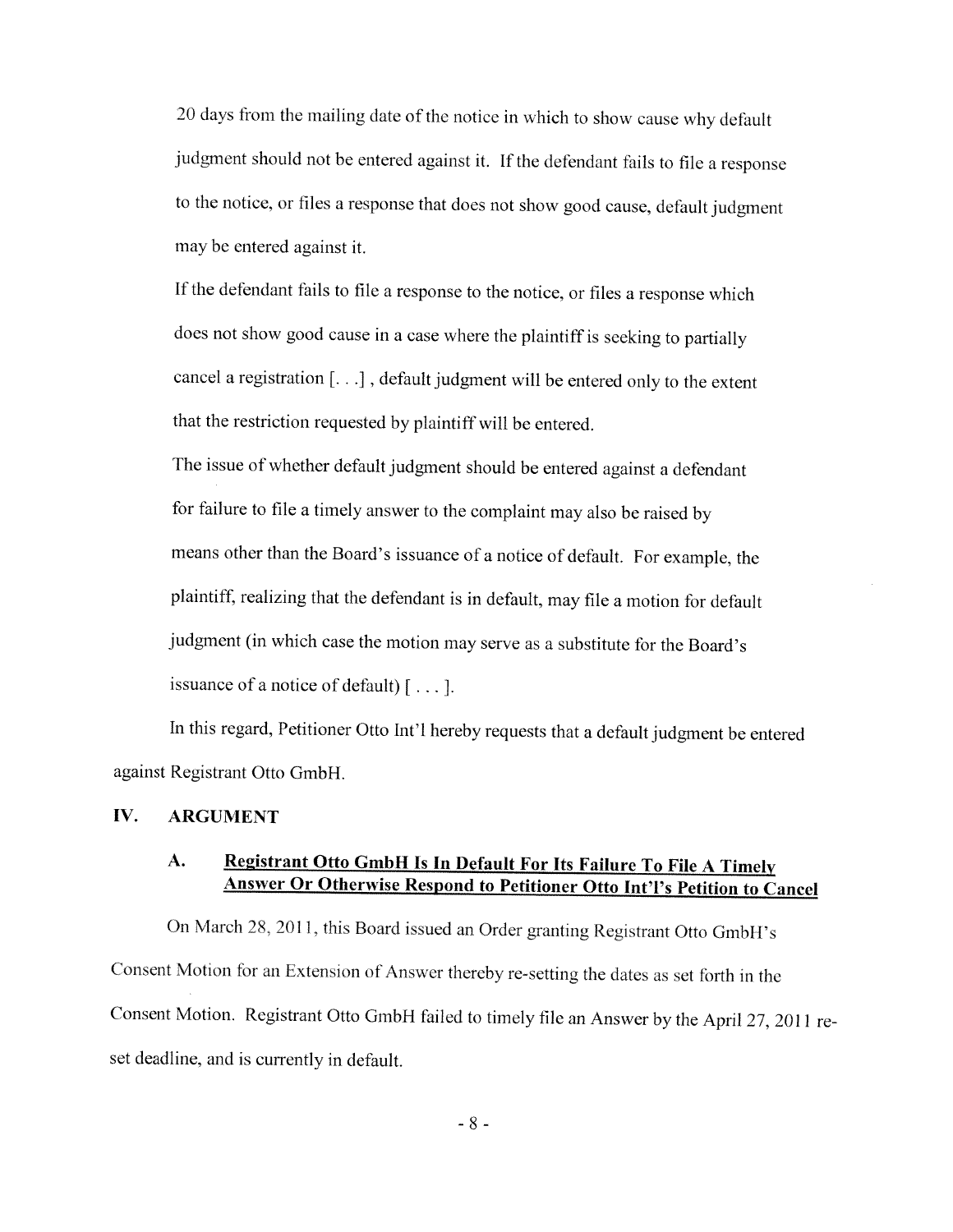### **B.** Registrant Otto GmbH Cannot Show Cause For Its Failure To File A Timely Answer Or Otherwise Respond to Petitioner Otto Int'l's Petition to Cancel

Registrant Otto GmbH can provide no reason for its complete failure to answer Petitioner Otto Int'l's Petition to Cancel. While Registrant Otto GmbH did make an "eleventh hour" request for a further extension to answer the Petition to Cancel on April 26, 2011, Petitioner Otto Int'l was not inclined to grant such last minute request because settlement negotiations had not progressed between the parties since the filing of Registrant Otto GmbH's Consent Motion for an Extension of Answer on March 28, 2011 by failing to make any settlement offer to Petitioner. Thus, Registrant Otto GmbH cannot show cause for its blatant failure to timely file an Answer to Petitioner Otto Int'l's Petition to Cancel.

 $\frac{1}{2}$ 

 $\frac{1}{2}$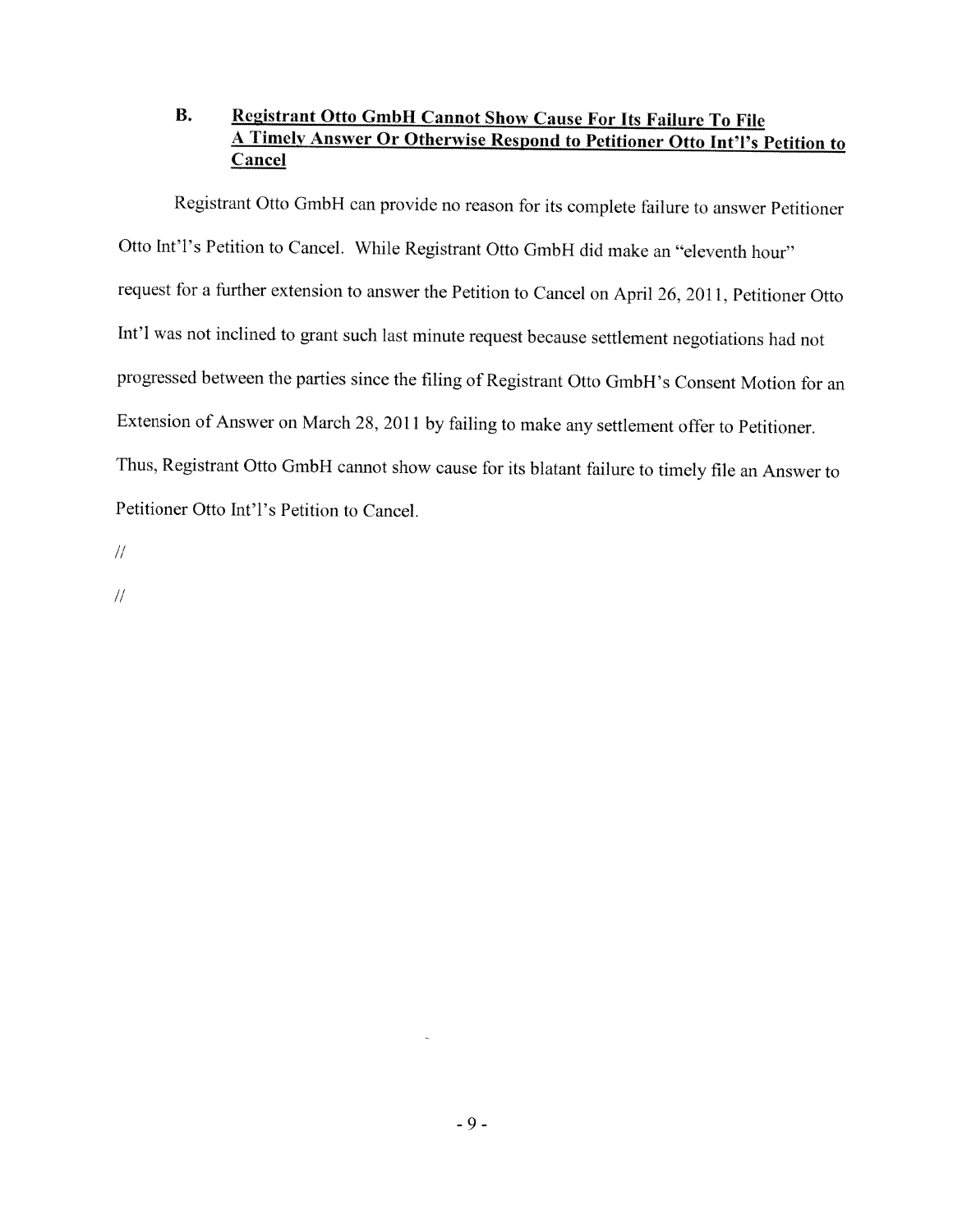### $V_{\star}$ **CONCLUSION**

For the foregoing reasons, the Board should grant the instant Motion for an Order for Entry of Default of Registrant Otto GmbH and judgment in favor of Petitioner Otto Int'l.

Respectfully submitted,

CHAN LAW GROUP LLP

Dated: May 3, 2011

By: /Lisa A. Karczewski/ Thomas T. Chan Lisa A. Karczewski **Attorneys for Petitioner** OTTO INTERNATIONAL, INC.

CHAN LAW GROUP LLP 1055 W. 7<sup>th</sup> Street, Suite 1880 Los Angeles, CA 90017

**Mailing Address:** P.O. Box 79159 Los Angeles, CA 90079-0159  $(213) 624 - 6560$ 

Email Address: litigation@chanlaw.com